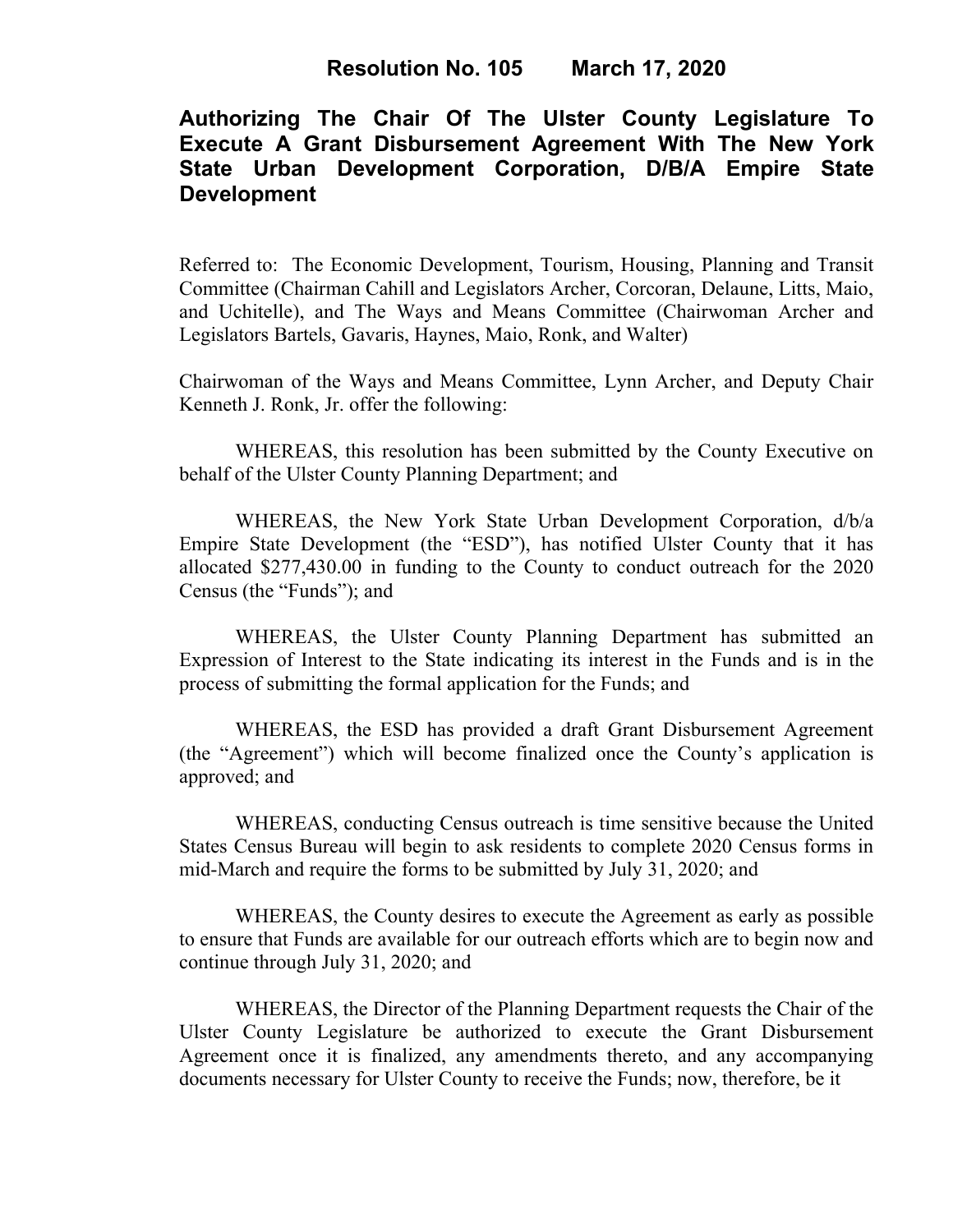### **- Page 2 -**

## **Resolution No. 105 March 17, 2020**

## **Authorizing The Chair Of The Ulster County Legislature To Execute A Grant Disbursement Agreement With The New York State Urban Development Corporation, D/B/A Empire State Development**

RESOLVED, that the Chair of the Ulster County Legislature is hereby authorized to execute the Grant Disbursement Agreement and any amendments thereto, with the New York State Urban Development Corporation, d/b/a Empire State Development, in the form as filed with the Clerk of the Ulster County Legislature or as modified with the approval of the County Attorney and any accompany documents necessary for Ulster County to receive the Funds,

and move its adoption.

#### ADOPTED BY THE FOLLOWING VOTE:

AYES: 19 NOES: 0 (Absent: Legislators Fabiano, Greene, Parete, and Walter)

Passed Committee: Economic Development, Tourism, Housing, Planning and Transit on March 3, 2020

Passed Committee: Ways and Means on March 10, 2020

FINANCIAL IMPACT: \$277,430.00– ADDITIONAL 2020 STATE REVENUE DOLLARS